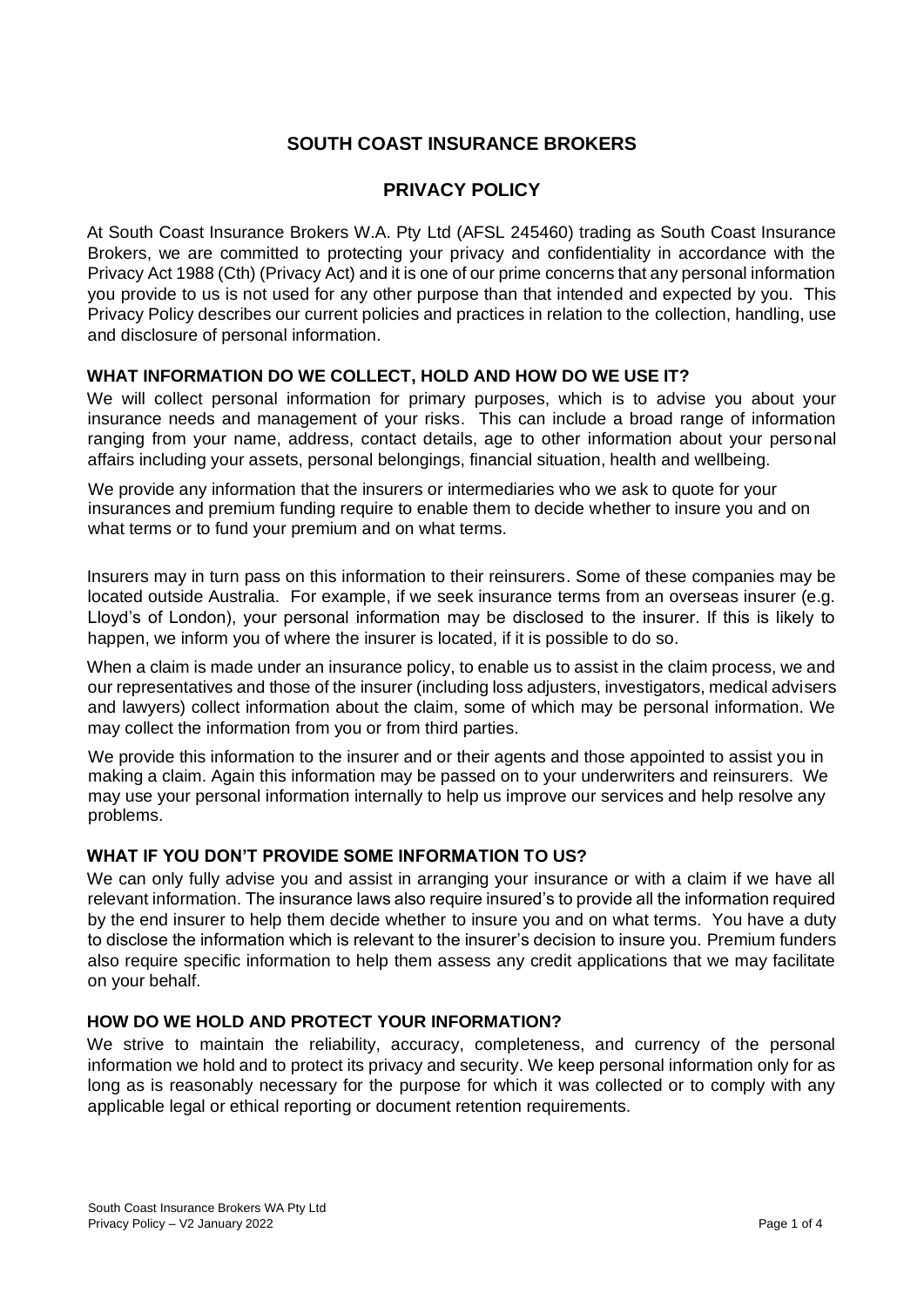We hold the information we collect from you in our computer system and in hard copy working files, which when completed is electronically imaged and stored. After which any paper records are destroyed securely.

We ensure that your information is safe by protecting it from unauthorised access, modification, and disclosure. We maintain physical security over our paper and electronic data and premises, by using locks and security systems. We also maintain computer and network security; for example, we use firewalls (security measures for the Internet) and other security systems such as user identifiers and passwords to control access to computer systems where your information is stored.

## **WILL WE DISCLOSE THE INFORMATION WE COLLECT TO ANYONE?**

We do not sell, trade, or rent your personal information to others.

We may disclose information to:

- ➢ Financial institutions, other Australian Financial Service Licensees, Insurers, underwriters, underwriting agencies, wholesale brokers and reinsurers (for the purpose of seeking recovery from them or to assist them to assess insurance risks);
- $\triangleright$  Premium funders for the purposes of gaining quotations on and arranging funding of your insurance premiums.
- ➢ An investigator, assessor, State or Federal Health Authorities, lawyers, accountants, medical practitioners, hospitals or other professional advisors (for the purposes of investigating or assessing your claim);
- $\triangleright$  A lawyer or recovery agent (for the purpose of defending an action by a third party against you or for the purpose of recovery costs including your excess);
- $\triangleright$  Contractors who supply services to us, e.g. to handle mailings on our behalf or to provide compliance review services;
- $\triangleright$  An immediate family member;
- $\triangleright$  Other companies in the event of a corporate sale, merger, reorganisation, dissolution or similar event

We may also disclose information we collect to the providers of our policy administration and broking systems that help us to provide our products and services to you.

However, we will do our best to ensure that they protect the information in the same way that we do. We may provide this information to others if we are required to do so by law or under some unusual other circumstances which the Privacy Act permits.

## **INFORMATION SENT OVERSEAS**

In certain situations it is likely that that some or all of the Personal Information that you provide to us may be disclosed to businesses that operate overseas. This would only occur where the product provider / intermediary is based overseas – e.g. Lloyds of London syndicates or brokers and other overseas based insurers and intermediaries or in situations where we utilise "Cloud Computing" services that are situated outside Australia.

We will tell you at time of advising on your insurance if they are overseas and in which country the insurer is located. If the insurer is not regulated by laws which protects your information in a way that is similar to the Privacy Act, we will seek your consent before disclosing your information to that insurer.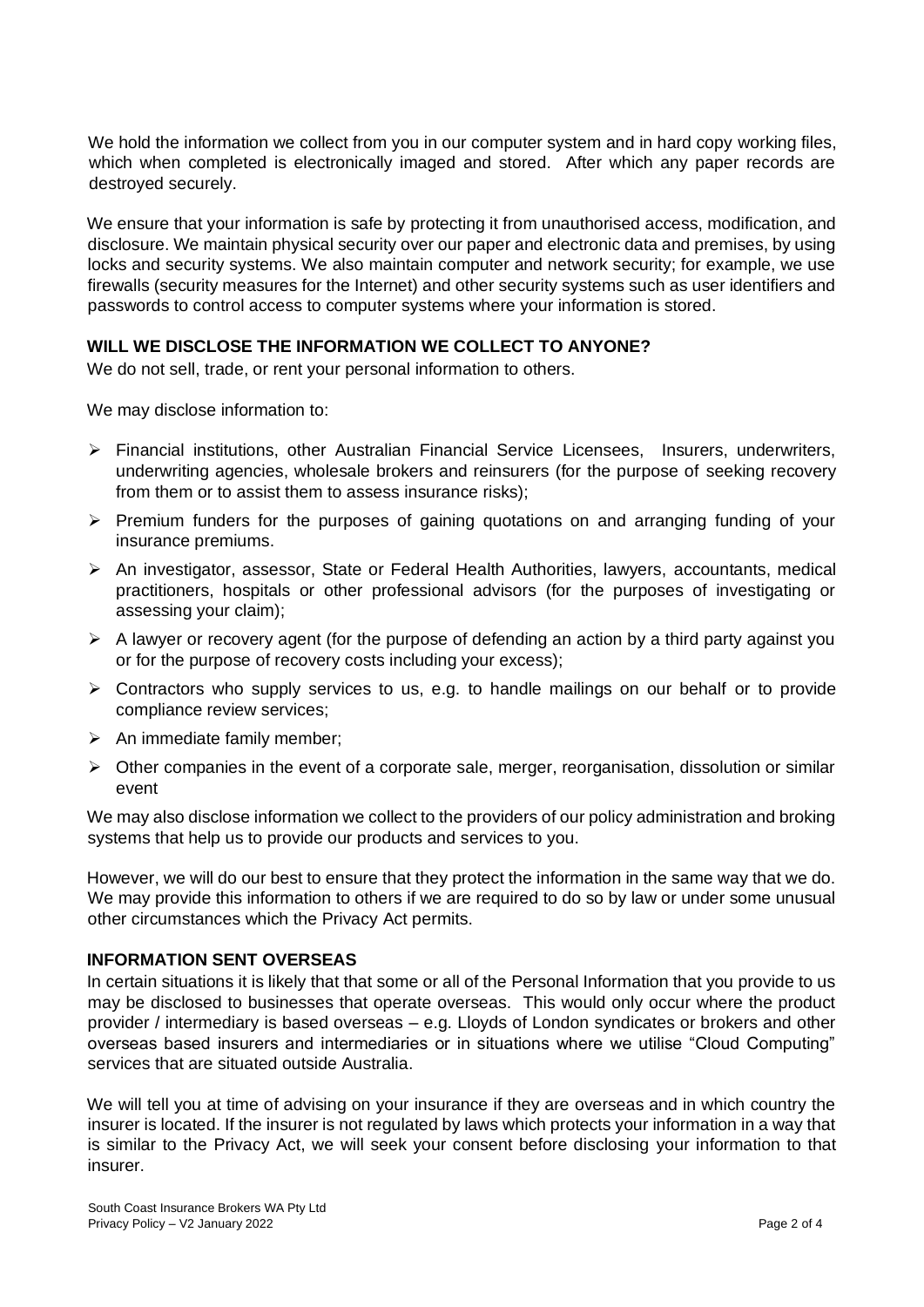Australian and overseas insurers acquire reinsurance from reinsurance companies that are located throughout the world so in some cases your information may be disclosed to them for assessment of risks and in order to provide reinsurance to your insurer. We do not make this disclosure. This is made by the insurer (if necessary) for the placement for their reinsurance program.

We may also disclose information we collect to the providers of our policy administration and broking systems that help us to provide our products and services to you. These policy administration providers and broking systems may be supported and maintained by organisations in New Zealand, the Philippines and Vietnam and your information may be disclosed to those organisations. Please note that the Privacy Act and Australian Privacy Principles may not apply to these organisations.

## **HOW CAN YOU ACCESS, CHECK, UPDATE OR CHANGE YOUR INFORMATION?**

Upon receipt of your written request from you and enough information to allow us to identify the information, we will disclose to you the personal information we hold about you. We will also correct, amend or delete any personal information that we agree is inaccurate.

If you wish to access or correct your personal information please write to the Privacy Officer at the details listed below.

We do not charge for receiving a request for access to personal information or for complying with a correction request. We do however reserve the right to charge you for all reasonable costs and outgoings specifically incurred in meeting your request for information.

In some limited cases, we may need to refuse access to your information or refuse a request for correction. We will advise you as soon as possible after your request if this is the case and the reasons for our refusal.

## **YOUR CONSENT**

By asking us to provide you with our financial services, you consent to the collection and use of the information you have provided to us for the purposes described above.

## **COMPLAINTS ABOUT PRIVACY**

Should you have a complaint regarding a breach of privacy please contact our Complaints Officer who will handle the matter in accordance with our formal complaints handling procedures.

Your complaint can be lodged over the phone, via mail or email or you may wish to make an appointment with our Complaints Officer at a convenient time and location, as below:

| <b>Street Address:</b> | 12 Aberdeen Street, Albany WA 6330 |
|------------------------|------------------------------------|
| Address:               | PO Box 5501 Albany WA 6332         |
| Telephone:             | $(08)$ 9841 4155                   |
| Email:                 | enquiries@scibwa.com.au            |
| Website:               | www.scibwa.com.au                  |

We will do all that is reasonable in the circumstances to address your complaint. We will acknowledge your complaint within 24 hours and we will respond with a decision within 30 days of you making the complaint. We will provide you with information concerning referring your complaint to the Australian Financial Complaints Authority if we cannot resolve your complaint. Please see our **Complaint Guide** for further information.